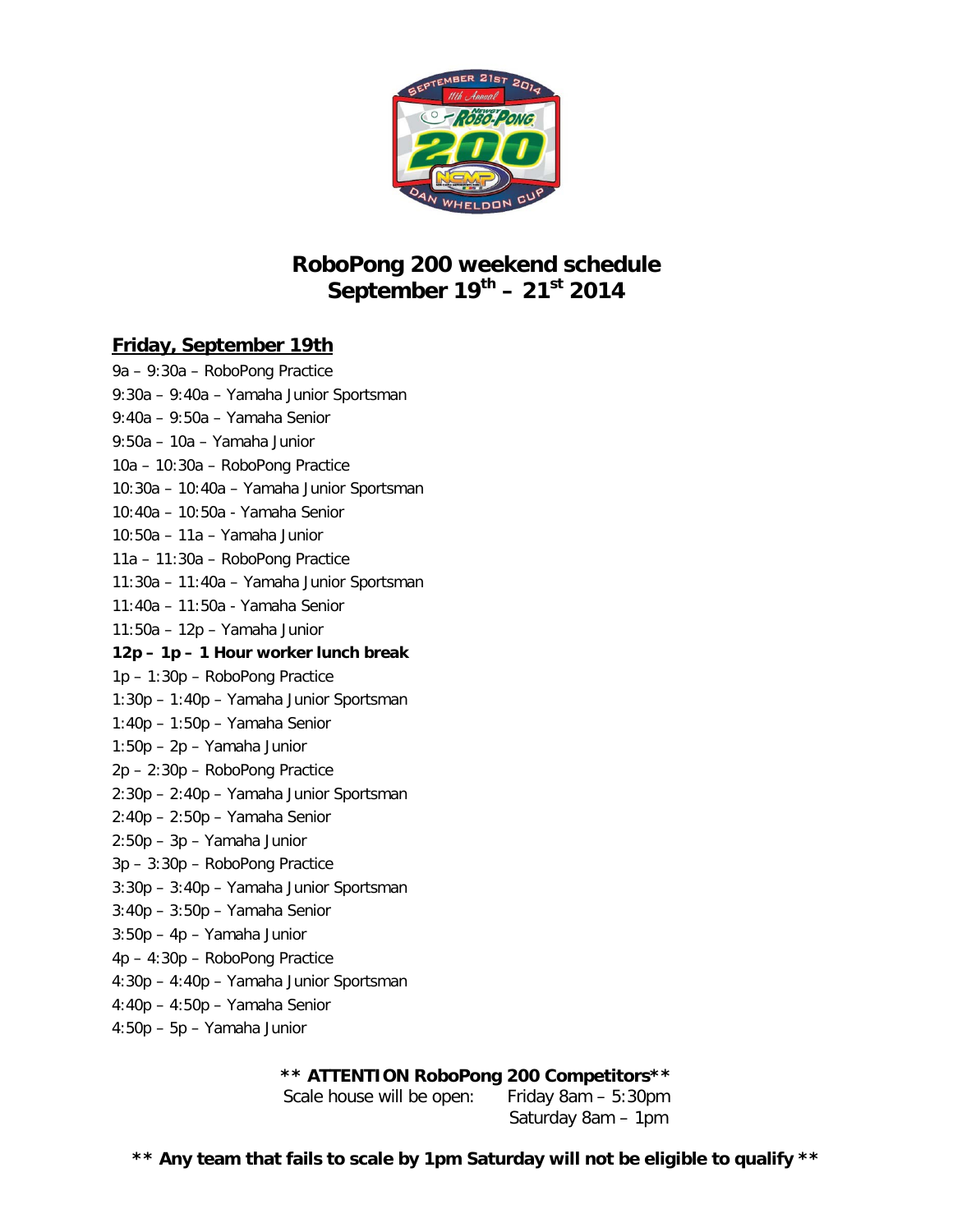### **Saturday, September 20th**

#### **Autograph session for professional drivers 11:45a – 12:15p in main building**

9a – 9:20a – RoboPong Practice 9:20a – 9:30a – Yamaha Junior Sportsman 9:30a – 9:40a – Yamaha Senior 9:40a – 9:50a – Yamaha Junior 9:50a – 10a – Driver #1 Dan Wheldon Memorial ProAm Practice 10a – 10:10a – Driver #2 Dan Wheldon Memorial ProAm Practice 10:10a – 10:30a – RoboPong Practice 10:30a – 10:40a – Yamaha Junior Sportsman 10:40a – 10:50a – Yamaha Senior 10:50a – 11 – Yamaha Junior 11a – 11:10a – Driver #3 Dan Wheldon Memorial ProAm Practice 11:10a – 11:20a – Driver #4 Dan Wheldon Memorial ProAm Practice 11:20a – 11:40a – RoboPong Practice **(Transponders must be in place)** 11:40a – 11:50a – Yamaha Junior Sportsman **(Transponders must be in place)** 11:50a – 12p – Yamaha Senior **(Transponders must be in place)** 12p – 12:10p – Yamaha Junior **(Transponders must be in place) 12:30p – 2:30p – Dan Wheldon Memorial ProAm Race** 2:30 – 2:50 – Trophy Presentation for Dan Wheldon Memorial ProAm Race 2:50p – 3p – RoboPong Practice **(Transponders must be in place)** 3p – 3:10p – Yamaha Junior Sportsman **(Transponders must be in place)** 3:10p – 3:20p – Yamaha Senior **(Transponders must be in place)** 3:20p – 3:30p **-** Yamaha Junior **(Transponders must be in place)** 3:30p – 3:40p – Yamaha Junior Sportsman Qualifying by groups, which is determined by timed practice speed. Each group will get 3 timed laps. 3:45p – 3:55p – Yamaha Senior Qualifying by groups, which is determined by timed practice speed. Each group will get 3 timed laps. 4p – 4:10p – Yamaha Junior Qualifying by groups, which is determined by timed practice speed. Each group will get 3 timed laps. 4:10p – 5:10p – RoboPong 200 Qualifying by groups, which is determined by timed practice speed. Each

group will get 3 timed laps.

5:10p – 5:30p – Yamaha Junior Sportsman 15 Lap Pre-Final

5:30p – 5:50p – Yamaha Senior 15 Lap Pre-Final

5:50p – 6:10p – Yamaha Junior 15 Lap Pre-Final

**6:30p – MANDATORY driver's meeting for all RoboPong 200 competitiors**

**\*\* ATTENTION RoboPong 200 Competitors\*\***

Scale house will be open: Friday 8am – 5:30pm

Saturday 8am – 1pm

**\*\* Any team that fails to scale by 1pm Saturday will not be eligible to qualify \*\***